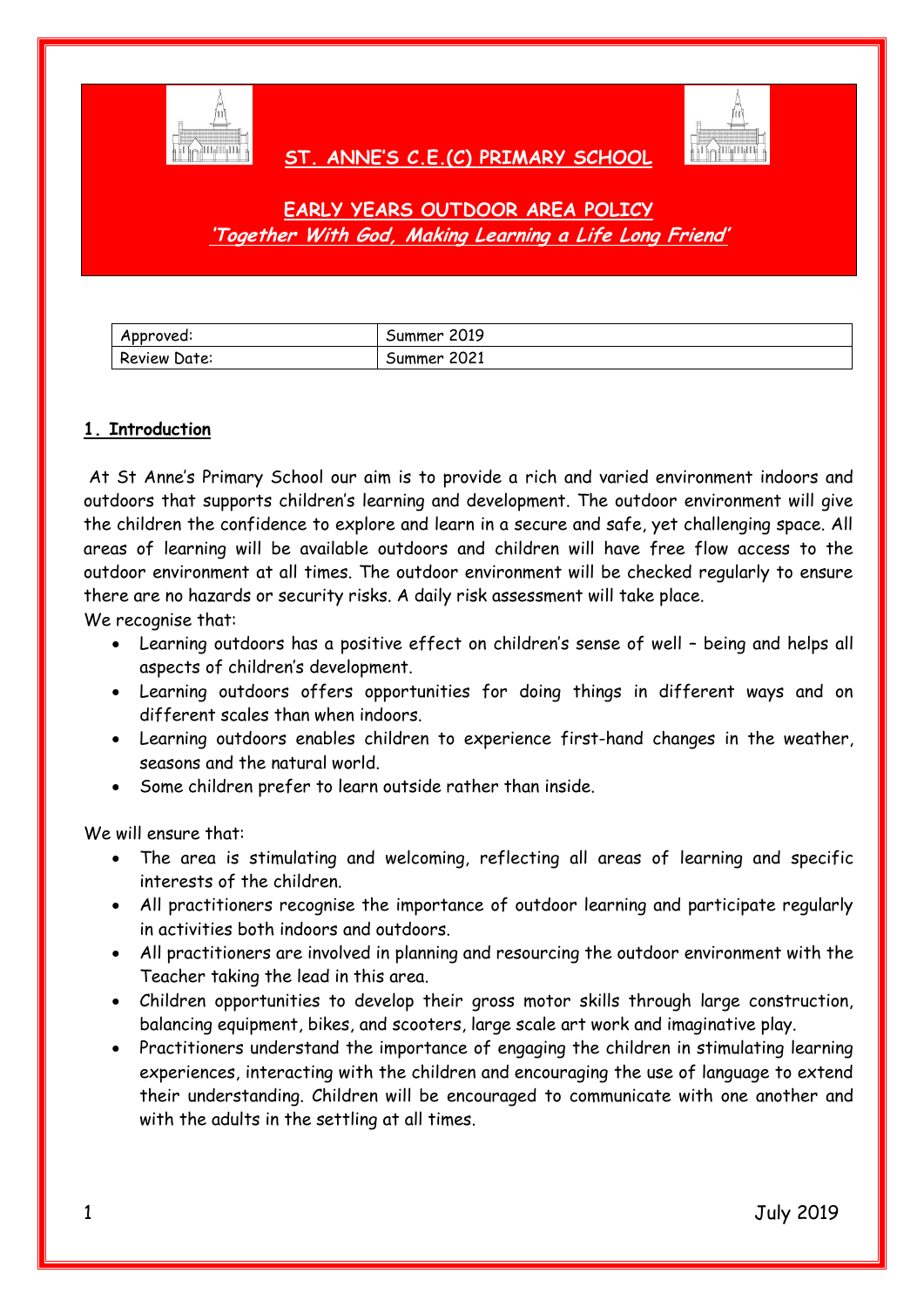- Practitioners encourage children to ask questions and find answers through first hand experiences. Through sensitive questioning the children will be encouraged to think deeply and to extend their learning.
- Activities will be a balance of adult led and child initiated learning.
- Adults model good language skills and encourage children to participate in role play activities and scenarios which will stimulate and excite their imagination. Adults may need to play a particular role in order to encourage less confident children to become involved.
- All children are encouraged to show respect towards one another by sharing, taking turns, using language such as 'please' and 'thank you' and showing consideration towards others.
- The children are encouraged to be independent learners, following their own interests, accessing their own resources and helping to tidy the environment at the end of each session.

Adults and children will ensure that at the end of the day:

- All equipment is placed in the correct boxes
- The floor is free of toys, chalks, etc.
- All resources are returned to the sheds
- The sheds are securely locked
- The floor is swept and the area if left tidy for the next day.

#### **2. Monitoring and review**

This policy is monitored by the governing body, and will be reviewed in two years, or earlier if necessary.